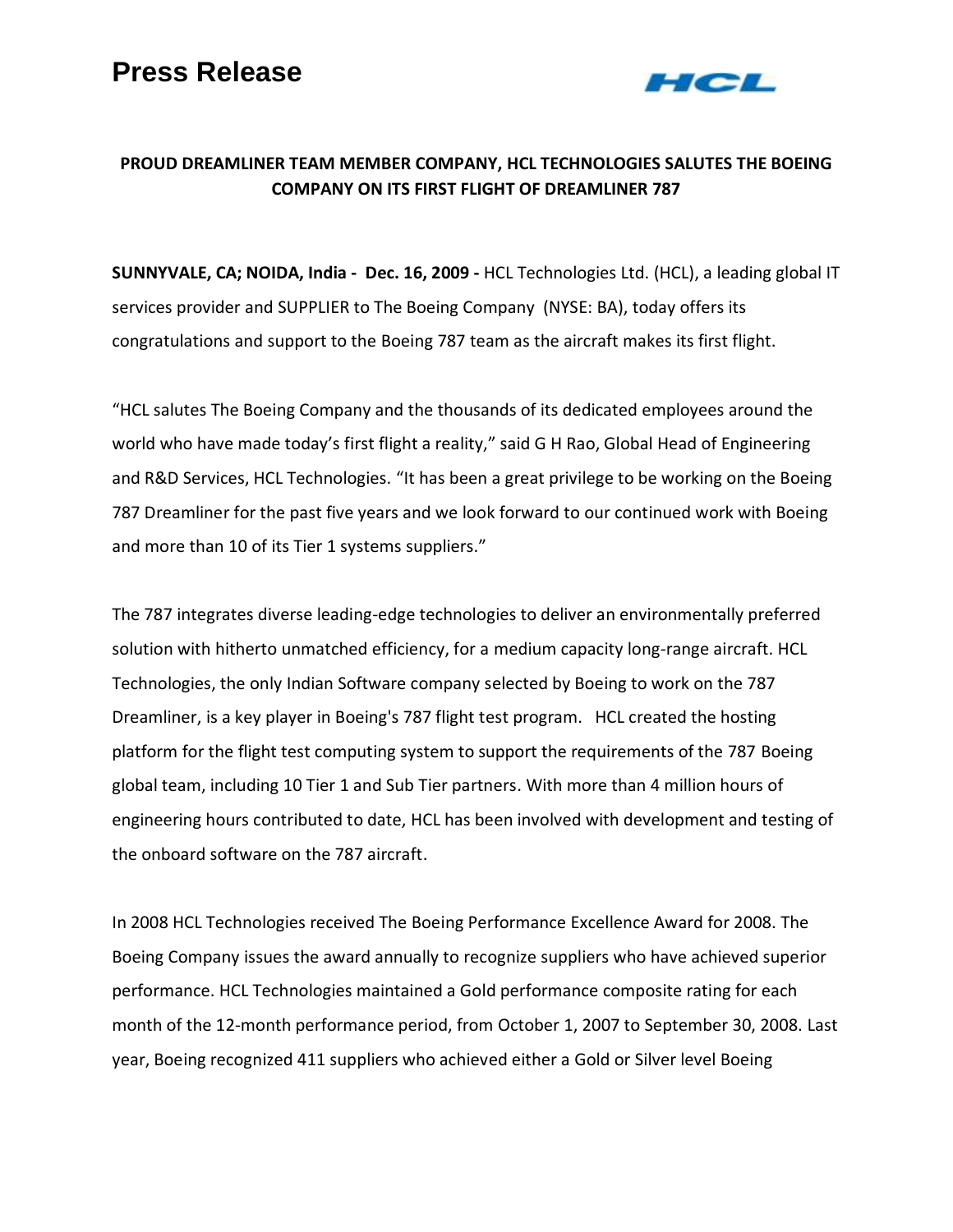# **Press Release**



Performance Excellence Award. HCL Technologies is one of only 86 suppliers to receive the Gold

level of recognition.

### **-end-**

#### **About HCL Technologies**

HCL Technologies is a leading global IT services company, working with clients in the areas that impact and redefine the core of their businesses. Since its inception into the global landscape after its IPO in 1999, HCL focuses on 'transformational outsourcing', underlined by innovation and value creation, and offers integrated portfolio of services including software-led IT solutions, remote infrastructure management, engineering and R&D services and BPO. HCL leverages its extensive global offshore infrastructure and network of offices in 26 countries to provide holistic, multi-service delivery in key industry verticals including Financial Services, Manufacturing, Consumer Services, Public Services and Healthcare. HCL takes pride in its philosophy of 'Employee First' which empowers our 54,443 transformers to create a real value for the customers. HCL Technologies, along with its subsidiaries, had consolidated revenues of US\$ 2.3 billion (Rs. 11,270 crores), as on 30th September 2009 (on LTM basis). For more information, please visit [www.hcltech.com](http://www.hcltech.com/)

### **About HCL Enterprise**

HCL is a \$5 billion leading global Technology and IT Enterprise that comprises two companies listed in India - HCL Technologies & HCL Infosystems. Founded in 1976, HCL is one of India's original IT garage start-ups, a pioneer of modern computing, and a global transformational enterprise today. Its range of offerings spans Product Engineering, Custom & Package Applications, BPO, IT Infrastructure Services, IT Hardware, Systems Integration, and distribution of ICT products across a wide range of focused industry verticals. The HCL team comprises over 60,000 professionals of diverse nationalities, who operate from 26 countries including over 500 points of presence in India. HCL has global partnerships with several leading Fortune 1000 firms, including leading IT and Technology firms. For more information, please visit [www.hcl.in](http://www.hcl.in/)

#### **Forward-looking Statements**

Certain statements in this release are forward-looking statements, which involve a number of risks, uncertainties, assumptions and other factors that could cause actual results to differ materially from those in such forwardlooking statements. All statements, other than statements of historical fact are statements that could be deemed forward looking statements, including but not limited to the statements containing the words 'planned', 'expects', 'believes', 'strategy', 'opportunity', 'anticipates', 'hopes' or other similar words. The risks and uncertainties relating to these statements include, but are not limited to, risks and uncertainties regarding impact of pending regulatory proceedings, fluctuations in earnings, our ability to manage growth, intense competition in IT services, Business Process Outsourcing and consulting services including those factors which may affect our cost advantage, wage increases in India, customer acceptances of our services, products and fee structures, our ability to attract and retain highly skilled professionals, our ability to integrate acquired assets in a cost effective and timely manner, time and cost overruns on fixed-price, fixed-time frame contracts, client concentration, restrictions on immigration, our ability to manage our international operations, reduced demand for technology in our key focus areas, disruptions in telecommunication networks, our ability to successfully complete and integrate potential acquisitions, the success of our brand development efforts, liability for damages on our service contracts, the success of the companies / entities in which we have made strategic investments, withdrawal of governmental fiscal incentives, political instability, legal restrictions on raising capital or acquiring companies outside India, and unauthorized use of our intellectual property, other risks, uncertainties and general economic conditions affecting our industry. There can be no assurance that the forward looking statements made herein will prove to be accurate, and issuance of such forward looking statements should not be regarded as a representation by the Company, or any other person, that the objective and plans of the Company will be achieved. All forward looking statements made herein are based on information presently available to the management of the Company and the Company does not undertake to update any forward-looking statement that may be made from time to time by or on behalf of the Company.